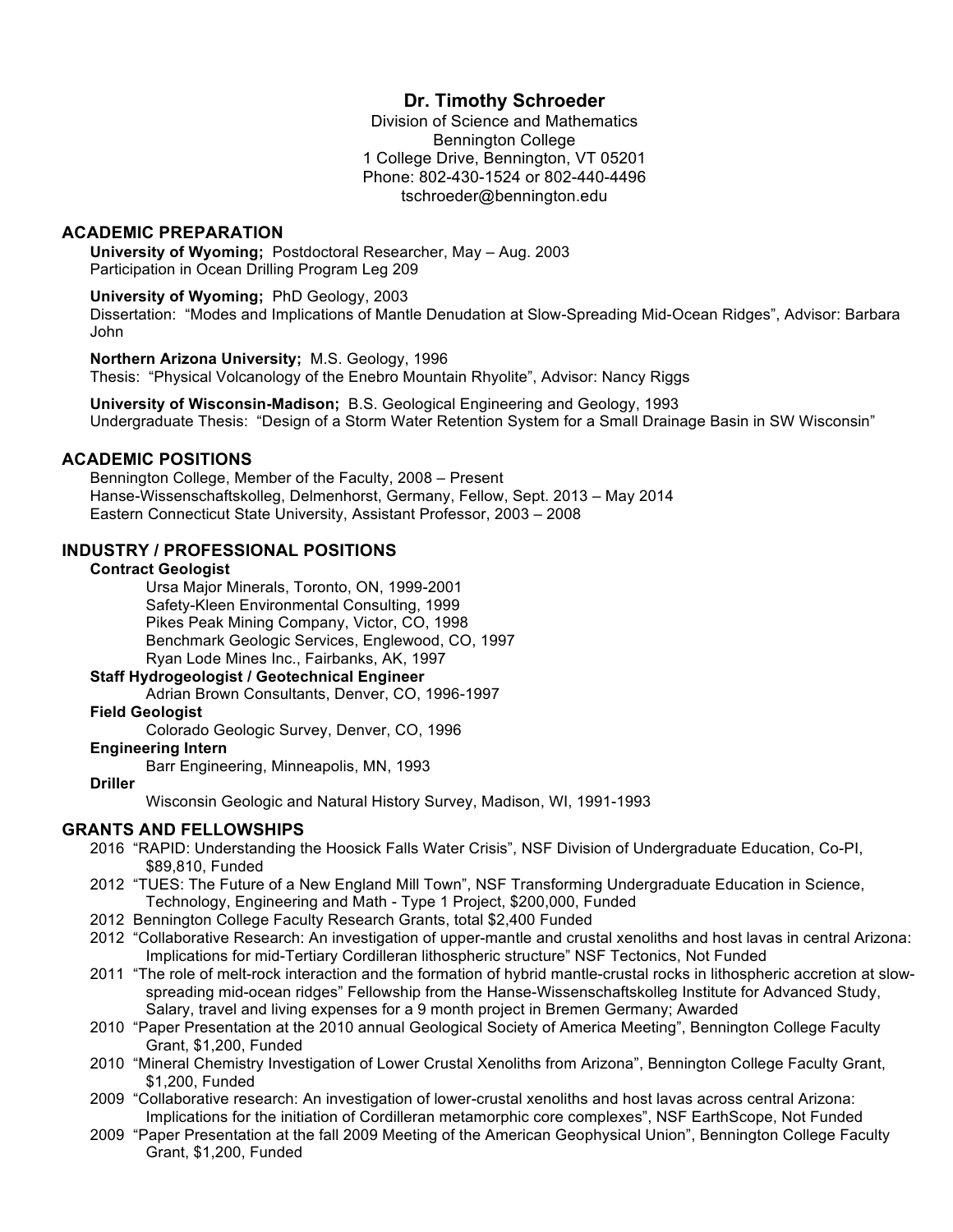- 2008 "Radiometric Dating and Mineral Chemistry on Lower Crustal Xenoliths from Arizona", Bennington College Faculty Grant, \$1,200, Funded
- 2008 "Paper Presentation at the Annual Meeting of the Geologic Society of America", Bennington College Faculty Grant, \$1,200, Funded

2007 "CAREER: Undergraduate Earth Science Curriculum Integrating Field and Laboratory Research on mid-Tertiary Cordilleran Rifting in Central and Western Arizona" NSF Earth Career Development grant, \$404,944, Not Funded

- 2007 "MRI: Instrument Acquisition to establish a Multidisciplinary Microscopy Center for Undergraduate Research and Instruction", NSF Major Research Instrumentation grant, \$404,544, Not Funded
- 2007 "Using Syn-Tectonic Volcanic Deposits to Study the Formation of Mid-Tertiary Metamorphic Core Complexes in SW Arizona", CSU-AAUP Research Grant, \$5,000 Funded
- 2006 "Bedrock Mapping of the Hartford South Quadrangle: Exploring and Preserving Connecticut's Geological Heritage under Development Pressure", USGS EDMAP Grant, Collaborative with Dr. Peter Drzewiecki, \$21,262.00 Funded
- 2006 "Developing Online Earth Science Learning Tools: Bringing Integrated Laboratory and Field Experiences into the Classroom", Submitted to CSU-AAUP Summer Curriculum Development Grants, Collaborative project with Dr. Peter Drzewiecki, \$3,892 Funded
- 2006 "Improving Our Understanding of Stratigraphic Correlation and Fault Mineralization in the Hartford Basin Using Gamma Ray and X-ray Fluorescent Spectrometry", CSU-AAUP Research Grants, Collaborative with Dr. Peter Drzewiecki, \$9,867.80 Funded
- 2006 "Professional Development through Attending an Introduction to ArcGIS Short Course", CSU-AAUP Faculty Development Grant, \$1238.30, Funded
- 2006 "Deciphering a Record of Tectonic vs. Climactic Controls on Sedimentation Patterns in a Small Mesozoic Rift Basin, Hartford Basin, Connecticut and Massachusetts, U.S.A." Submitted to American Chemical Society, Petroleum Research Fund, \$50,000 requested; Not funded
- 2005 "Creating 21st Century Physical Geology Laboratory Exercises for ECSU Students: Integration of Technology with Local Issues to Improve Learning" AAUP Curriculum Development Grant; Collaborative with Peter Drzewiecki, \$3,000, Funded
- 2005 "Climatic and Tectonic Controls on Mesozoic Hartford Basin Lake Cycles: Deciphering a Record of Ancient Climate Change" AAUP Research Grant; Cooperative research with P. Drzewiecki, \$10,000, Funded
- 2005 "Establishing Streaming Video Infrastructure in Support of Innovative Learning in Earth Science" CSU Pilot Project Award, Cooperative research with J. Hyatt, P. Drzewiecki, C. Coron, T. Fleming, \$40,990, Funded
- 2004 "Web-delivered and video-enhanced learning tools for GER/AUR Earth Science classes at ECSU and SCUS" Cooperative research with J. Hyatt, P. Drzewiecki, C. Coron, T. Fleming. CSU System Office / CTDLC/Davis Foundation Gant, \$11,265, Funded
- 2004 "Structural and Stratigraphic Constraints on the Mesozoic Tectonic History of Eastern Connecticut", AAUP Research Grant, Cooperative research with P. Drzewiecki, \$9,866, Funded
- 2004 "Investigation of Brittlely Deformed Peridotite and Gabbro Drilled along the Mid-Atlantic Ridge during ODP Leg 209", U.S. Science Support – Joint Oceanographic Institutions research grant, \$18,933, Funded
- 2003 "Faculty development through conference participation and local field excursions", AAUP Faculty Development Grant, \$1,500, Funded
- 2003 "Support for Leg 209 Participation" Ocean Drilling Program, \$7,000
- 2002 Paul Stock Grant-In-Aid, \$470
- 2001 Paul Stock Grant-In-Aid, \$300
- 2000 GSA graduate research grant, \$1,800
- 1994 GSA graduate research grant, \$1,200
- 1994 Northern Arizona University Geology Alumni Research Grant, \$700
- 1992 Hilldale undergraduate research fellowship, \$4,000

## **STUDENT RESEARCH PROJECTS ADVISED**

- 2013 Sara Heger, Co-advised M.S. thesis at Northern Arizona University, "Thermobarometry and geochronology of mid-Tertiary alkalic lavas, Chino Valley, Arizona: Relation to metamorphic core complexes"
- 2013 Nora LaCasse, Bennington College Advanced Work Research Project, "Arsenic mobility in Tacaonic Slate Aquifers"
- 2012 Ella Darham, Advanced Work Research Project, "Snow Stability and Avalanche Safety at Bridger Bowl Ski Area, Montana",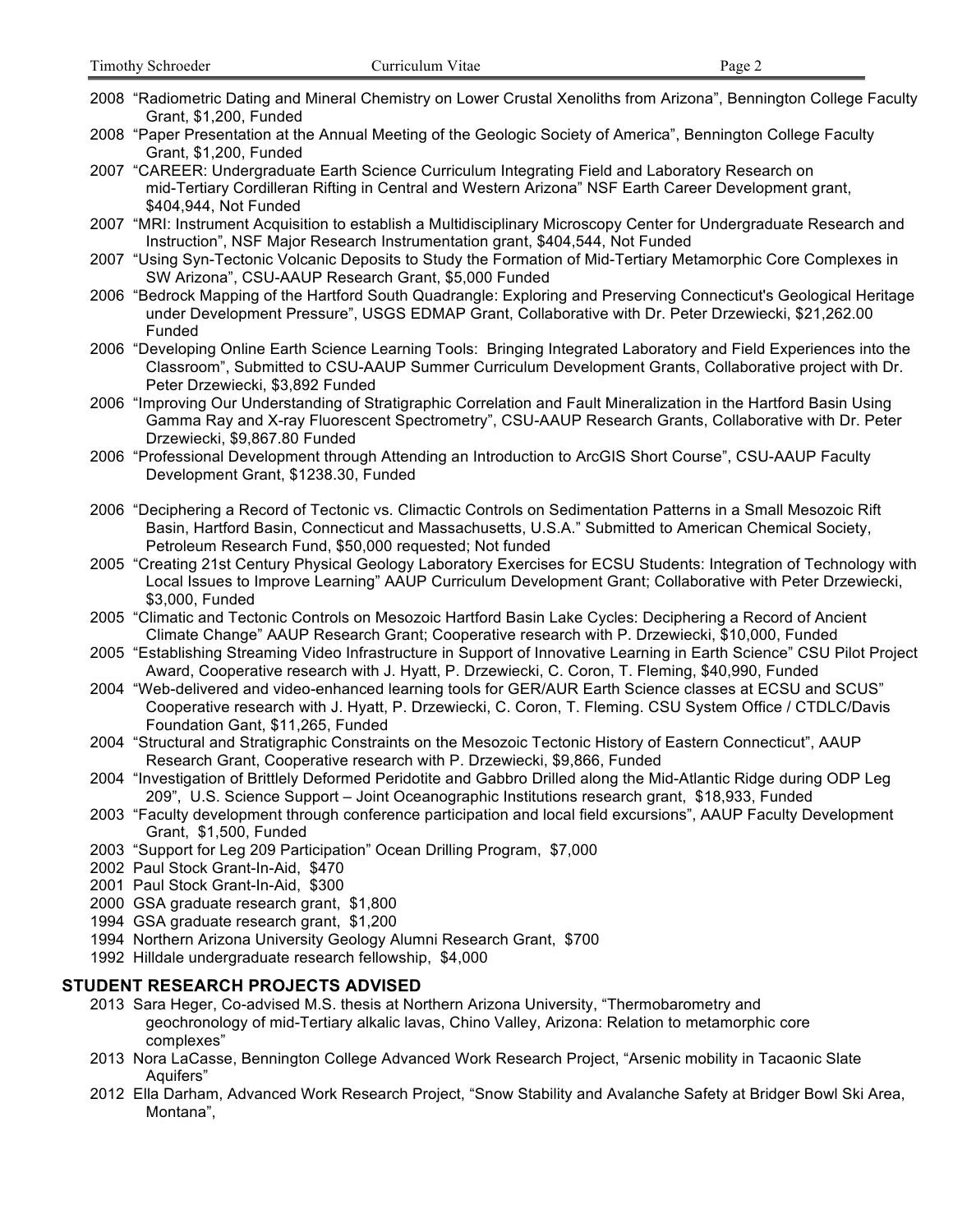- 2010 Caitlin Hussey, Bennington College Advanced Work Research Project, "Rainbows and Black Lights and Polarizers, Oh My!; A Quantitative Study of the Effects of Experiential, Hands-on, and Informal Learning on Knowledge of Physical Properties of Light"
- 2009 Beau Tinnin, M.S. thesis committee member, "Volcanology and petrology of the Sullivan Buttes Latite, Northern Sullivan Buttes, Chino Valley, Arizona" Northern Arizona University
- 2009 Susan Michet, Bennington College Advanced Work Project "The Use of Lichens to Track Airborne Mercury Deposition"
- 2007 Alan Dwyer, Senior Thesis, "Using geochemical variations to map faulted basalt flows in the Hartford South Quadrangle, Hartford Basin, Connecticut" Mr. Dwyer presented results at the 2008 GSA NE Section meeting.
- 2007 Matthew DePan, Senior Thesis, "Kinematic compatibility of Hartford Basin, intra-basin faults" Mr. DePan presented results at the 2008 GSA NE Section meeting.
- 2007 Jennifer Goyette, Senior Thesis in progress, "Mineralization and deformation history of the Mesozoic Eastern Border Fault, Hartford Basin, Connecticut", Ms. Goyette presented results at the 2007 ECSU Arts and Sciences Research Conference and Exhibition and will present full results at the 2007 National GSA Meeting.
- 2007 Justin Milardo, Kevin Bieler,Matthew DePan, and Alan Dwyer, "Bedrock Mapping of the Hartford South Quadrangle: Exploring and Preserving Connecticut's Geological Heritage under Development Pressure", Students performed field mapping funded by a USGS EdMap Grant
- 2006 Matthew DePan, Earth Science Practicum, "Faulting conditions on a seafloor gabbroic massif determined by microtextural analysis and amphibole-plagioclase thermometry" –Mr. DePan presented results at the 2007 ECSU Arts and Sciences Research Conference and Exhibition.
- 2006 Jennifer Goyette, Earth Science Practicum "Construction of an interactive educational module in optical mineralogy"
- 2005 Francis Massey, Earth Science Practicum, "Using web-hosted, user-controlled animations to create a virtual petrographic microscope"
- 2005 Kelley Champion, Senior Thesis, "Crustal deformation along the Mesozoic Eastern Border Fault, Central Connecticut and South Central Massachusetts"
- 2005 Martha Gordon, Service on thesis committee of University of Connecticut M.S. Student
- 2004 Dawn Berger-Debrodt, Senior Thesis, "Brittle deformation processes in gabbro recovered from Ocean Drilling Program Site 1271, 16°N, Mid-Atlantic Ridge" – Ms. Berger presented results at the 2006 GSA NE section meeting.
- 2004 Julie Rumrill, Senior thesis, "Determination of compaction during welding of andesitic ignimbrite, Gorley Volcano, Kamchatka Peninsula, Far East Russia" – Ms. Rumrill presented results at 2005 GSA NE section meeting, and a has a student-led refereed journal article in press based on this project

# **TEACHING EXPERIENCE**

**Bennington College, Member of the Faculty, 2008 – Present Courses: Geology of the Bennington Region with Lab** 

Geology of the Bennington Region with Lab (ES 2101) Energy and the Environment, What Lies Ahead (ES 2201) Environmental Geology (ES 2102) Astrogeology (ES2109) Physics I, Forces and Motion with lab (PHY 2235) Physics II, Fields; with lab (PHY 4325) Heavy Metal Pathways (Nothing to do with Music) (DL 2105) Climate and Energy Solution Analysis (ES 4101) Earth Materials with lab (ES 4102) Environmental Hydrology (ES 4105) Introduction to Maps and Geographic Information Systems (ES 21205) Modeling Landscapes: An Intro to Applied GIS (ES 4110) Applied Physics – Deformation of solid materials (PHY 4215) Bedrock Geology (ES 4125) Environmental Back-of-the-Envelope Calculations (MOD 2133) Science and Math Fifth Term Seminar (SCMA 4105) **Next Generation Science Leadership Grant Project – Teacher Professional Development** Methods in Place-Based Environmental Science Education (Credited by Castleton State College) **Eastern Connecticut State University**, Assistant Professor, 2003-2008 Courses: Dynamic Earth with Lab (EES 104) Geology of Natural Resources (EES 125) Mineralogy and Rock Analysis (EES 330) Structural Geology with Environmental Applications (EES 356)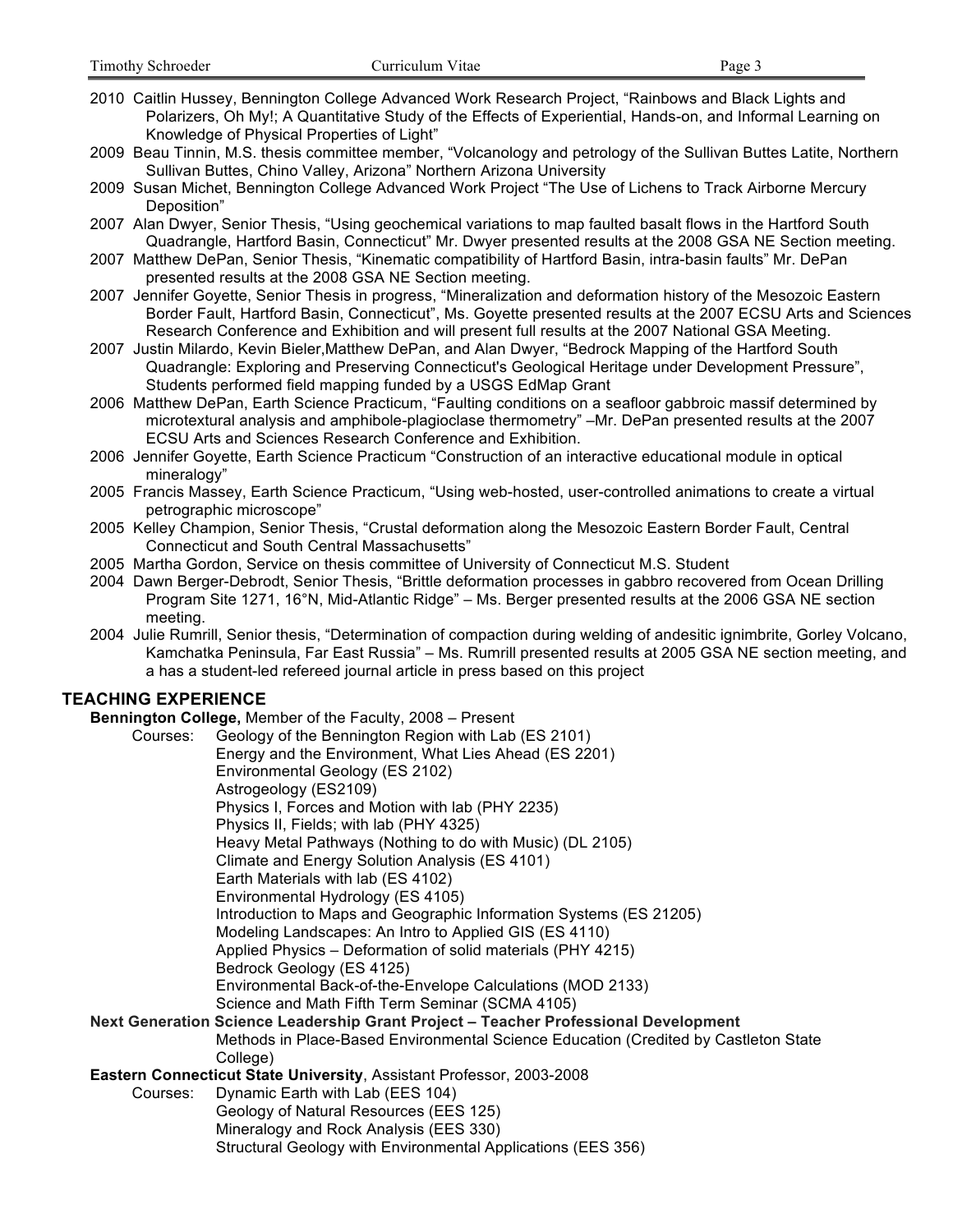Renewable Energy and the Environment (EES 205) Energy in the  $21<sup>st</sup>$  Century – Liberal Arts Colloquium (LAP-130) First Year Research, Resources and Responsibilities (FYR 174) Sedimentation and Tectonics (EES 440)

**University of Wyoming**, Teaching Assistant, 1999-2000

Courses: Physical Geology (GEOL 1100)

Structural Geology (GEOL 4610)

**Northern Arizona University**, Instructor, 1996

Courses: Summer Field Camp

**Northern Arizona University**, Teaching Assistant, 1993-1995

Courses: Introduction to Geology (GLG 100) Structural Geology (GLG 435) Introduction to Field Methods and Report Writing (GLG 240) Advanced Field Methods (GLG 440) Summer Field Camp

## **INVITED TALKS AND WORKSHOPS**

- 2009 "An Evolving Introductory-Level Energy Course that Combines Geology, Physics, and Public Policy" Panel talk delivered to the Teaching about Energy in Geosciences Courses workshop organized by "On the Cutting Edge – Professional Development for Geoscience Faculty" project, Laramie Wyoming, May 18, 2009.
- 2008 "Non-volcanic seafloor spreading and oceanic core complexes: You can have one without the other", Invited talk to the session "Modes of Lithospheric Extension: Oceanic and Continental Core Complexes" at the 2008 annual meeting of the Geological Society of America.
- 2003 "Structural Evolution of Mantle and Lower Crust Exposures along Slow-Spreading Mid-Ocean Ridges", University of Connecticut Geology and Geophysics Department Seminar Series

### **LECTURES and WORKSHOPS DELIVERED**

- 2014 "Faulting, seawater infiltration, and carbonate precipitation in the lower-crust and upper-mantle: Insights and implications from drilling on the Mid-Atlantic Ridge", Hanse-Wissenschaftskolleg Fellow Lecture
- 2013 "Large-displacement normal faults in oceanic and continental rift zones", Hanse-Wissenschaftskolleg Fellow Lecture
- 2012 "Detachment faults and "oceanic core complexes" formed during Non-volcanic seafloor spreading: You can have one without the other" Lecture to 2012 the *Structural Geology Forum*
- 2012 "Water 101: A few things that everyone should know about their water supply" Lecture to *Bennington College Water Dialogs*
- 2009 "How do Mid-Ocean Ridges Really Work?" Rensselaer Polytechnic Institute Geology Dept. Seminar Series
- 2009 "How do Mid-Ocean Ridges Really Work?" Colby College Geology Dept. Seminar
- 2009 "\$4.00/Gallon Gasoline: Nightmare in 2008!, Dream in 2015?" Bennington College Science Seminar
- 2008 " Missing: The Earth's Crust" Bennington College Science Seminar
- 2006 "Radiometric age dating: You couldn't live a day without it", Seminar for ECSU Science and Society Event
- 2006 "Everything you wanted to know about non-volcanic mid-ocean ridges, but were afraid to ask" ECSU-EES colloquium series
- 2006 "Will the gas run out before you get your drivers license?", ConnCAP summer science program
- 2006 "\$3/gallon Gasoline: 2006 Nightmare, 2012 Dream?", ECSU "Earth Week" Special Lecture
- 2005 "Recent Developments in Plate Tectonics: Conclusions of Ocean Drilling Program Leg 209" ECSU Lunch and Learn Seminar Series
- 2004 "Oceans and Lakes from the Bottom Up", Tunza U.N. Children's Conference on the Environment
- 2003 "Investigating Plate Tectonics at the Source: How to Get Rocks from the Bottom of the Ocean", ECSU Lunch and Learn Seminar Series

## **UNIVERSITY/COLLEGE COMMITTEES**

- 2014 Present, Curriculum Planning Committee, Curriculum Coordinator for Environmental Studies
- 2014 Present, Academic Policies Committee
- 2012 2013, Math Faculty Member Search Committee
- 2012 CAPA Faculty Steering Committee
- 2011 2013, Academic Policies Committee
- 2011, Chair of physics full-time faculty search committee
- 2011, Chair of physics temporary faculty search committee
- 2009 Present, Bennington College Sustainability Committee; Chair of the Research and Curriculum Sub-committee
- 2007 2008, Budget and Resources Allocation Committee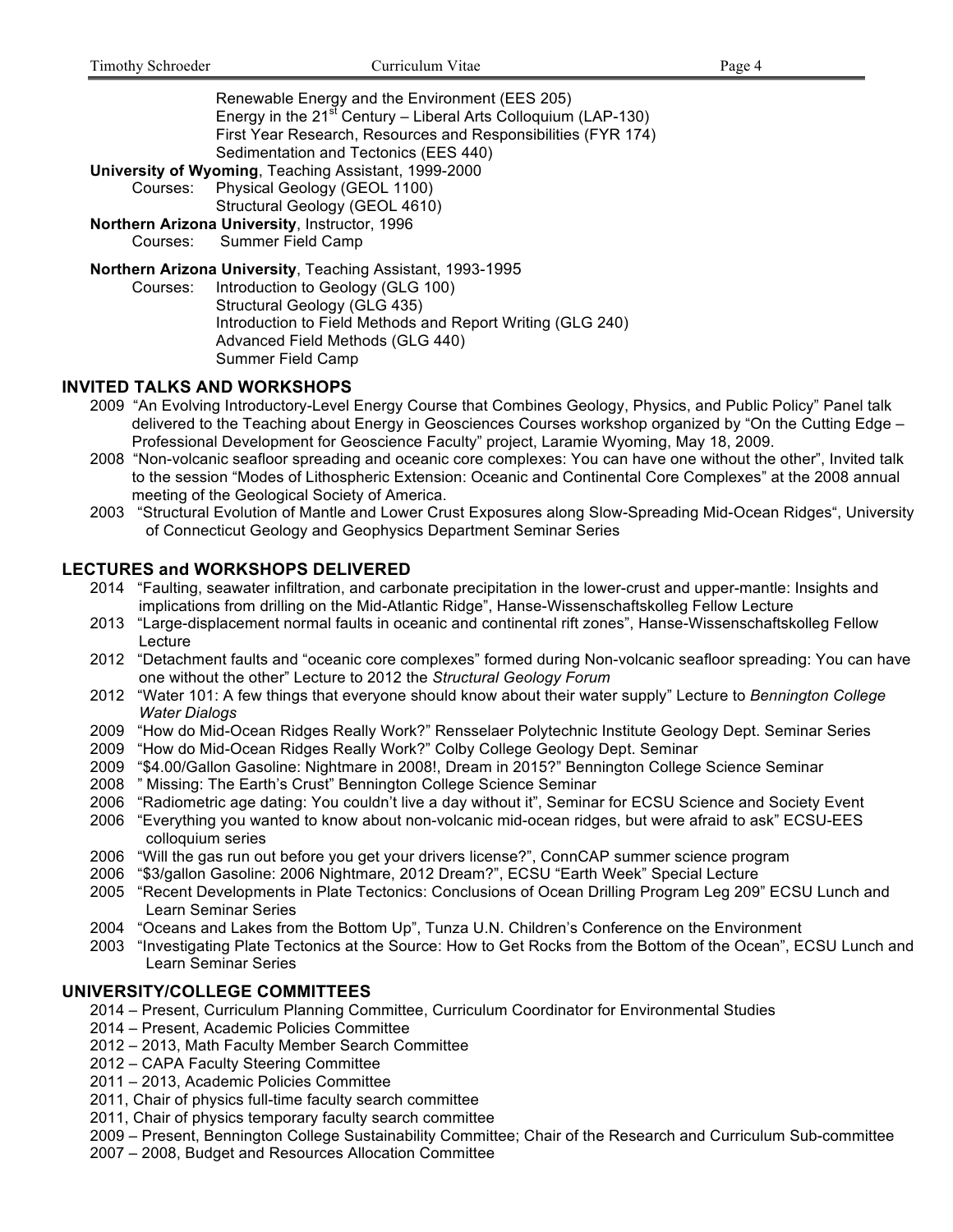2007 – 2008, EES Department representative to University Senate

2007, Committee on the Future of Eastern; Horizontal Distinction and Distinctiveness Subcommittee

2006 – 2008, Liberal Arts Curriculum Technological Literacy Assessment Committee

2004 – 2008, Arts and Sciences Research Conference and Exhibition Committee; Chair 2007-2008

2004 – 2006, Sustainable Campus Committee

2003 – 2004, Search committee for endowed chair position in sustainable energy

### **AWARDS AND HONORS**

2004; Outstanding Dissertation Award: University of Wyoming

2003; Best Oral Presentation; University of Wyoming Graduate Research Symposium

1993; University of Wisconsin Geology Dept. Outstanding Senior

1992; University of Wisconsin Geology Dept. Outstanding Senior

## **FIELD EXPERIENCE/PROJECTS**

### **Western and Central Arizona, 2007 to Present**

Mapped and sampled xenolith-bearing lava flows to examine thermal structure of the lithosphere during the onset of Cordilleran rifting

#### **Central Connecticut and South Central Massachusetts, summer 2004 to 2009**

Mapped and studied exposures of the Mesozoic Eastern Border Fault and associated basin fill sedimentary rocks; collaborative, multidisciplinary project with Dr. Peter Drzewiecki using structural and sedimentary techniques to study the formation of the Hartford Basin

#### **Mid-Atlantic Ridge, summer 2003**

Participated on Ocean Drilling Program Leg 209 that drilled mantle peridotite and gabbro exposures along the Mid-Atlantic Ridge; analyzed brittle deformation features and alteration minerals; post cruise research uses fault/fracture orientation, microstructures and mineral chemistry to study faulting at mid-ocean ridges

# **Centennial, WY, 2000-2002**

Mapped and sampled Proterozoic mafic and ultramafic meta-igneous rocks for PGE mineral exploration **Mid-Atlantic Ridge, 2000**

Participated in MARVEL 2000 research cruise to study the geology of a peridotite/gabbro massif on the Mid-Atlantic Ridge; mapped and sampled seafloor outcrops with manned and remotely operated submersibles; studied seafloor landforms with side-scan sonar; described deformation textures of peridotite and gabbro samples; analyzed structural fabric of seafloor outcrops

## **Bakersfield and Imperial Valley, CA 1999**

Sampled groundwater monitoring wells at hazardous waste landfills

### **Victor, CO, 1998**

Logged core and rotary cuttings of altered volcanic rock drilled in the Pikes Peak gold mine

### **White Mountains, AK, 1997**

Mapped and sampled multiply-deformed metapelites with granitic intrusions for epithermal gold exploration **Grand Junction/Western Slope, CO, 1996-1997**

Sampled soil and groundwater and installed monitoring wells, developed regional shallow groundwater elevation model for multiple watersheds; managed drill rig operation in remote oil and gas fields

### **Weld County, CO, 1996-1997**

Sampled soil and groundwater and installed monitoring wells at natural gas compressor stations; Supervised removal of underground storage tanks

### **Dotsero, CO, 1996**

Mapped and sampled deformed Mesozoic sedimentary rocks and late-Tertiary volcanic rocks for the Colorado Geologic Survey's quadrangle mapping project

### **Mogollon Rim, AZ, 1993-1995**

M.S. research of middle-Tertiary volcanic deposits on the southern margin of the Colorado Plateau; mapped inter-layered, altered and structurally deformed lava flows, domes and tuff deposits; measured sections of inter-bedded tuff and volcaniclastic fluvial deposits; collected samples for K-Ar and Ar-Ar dating

### **Stoughton, WI, 1992**

Undergraduate thesis research; installed weather and stream gauging stations to monitor stream response to precipitation events; numerically modeled stream response to hypothetical large storms and designed a storm water retention system to prevent flooding; system was later installed by town

### **Numerous sites across Wisconsin, 1991-1992**

Installed groundwater monitoring wells as a driller for the Wisconsin Geologic and Natural History Survey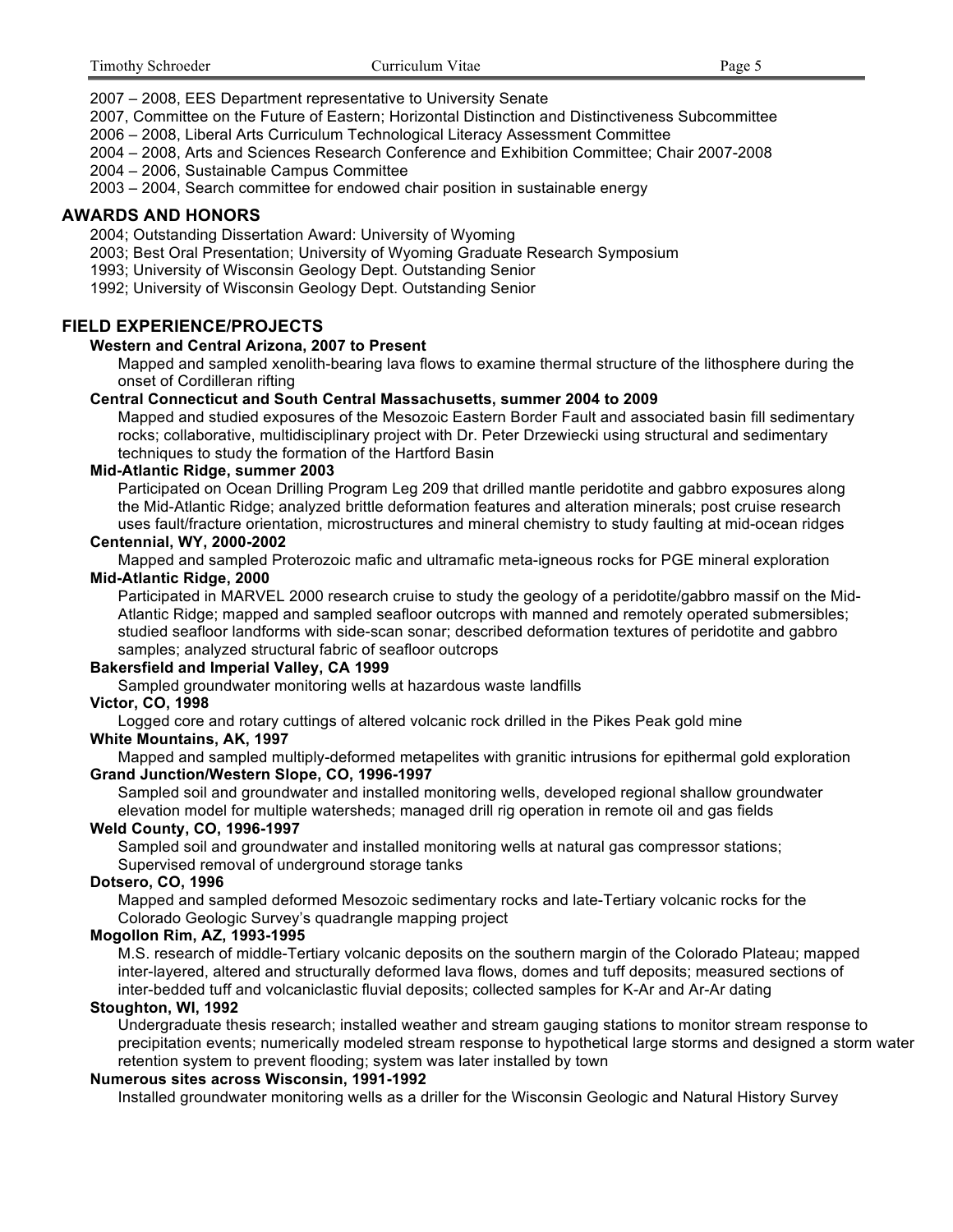# **PUBLICATIONS (Student author denoted by \*)**

# **Refereed Journal Articles**

- Schroeder, T., W. Bach, N. Jöns, S. Jöns, P. Monien, and A. Klügel (2015), Fluid circulation and carbonate vein precipitation in the footwall of an oceanic core complex, Ocean Drilling Program Site 175, Mid-Atlantic Ridge, Geochem. Geophys. Geosyst., 16, 3716–3732, doi:10.1002/2015GC006041
- Schroeder T., Bach, W., Jöns, N., Rausch, S., Monien, P., and Kluegel, A., 2015, Multiple generations of deformationcontrolled fluid movement and mineralization recorded by carbonate veins in the footwall of an oceanic detachment fault, ODP Site 1275; Manuscript in prep.
- Jöns, N., Bach, W., and Schroeder, T., 2008, Formation and alteration of plagiogranites in an ultramafic-hosted detachment fault at the Mid-Atlantic Ridge (ODP Leg 209): Contributions to Mineralogy and Petrology, DOI 10.1007/s00410-008-0357-2
- Schroeder, T., Cheadle, M., Dick, H.B.J., Faul, U., Casey, J.F., Kelemen, P., 2007, "Non-volcanic seafloor spreading and corner-flow rotation accommodated by extensional faulting at 15°N on the Mid Atlantic Ridge: A structural synthesis of ODP Leg 209", Geochemistry Geophysics Geosystems, v. 8, Q06015 DOI 10.1029/2006GC001567
- \*Rumrill, J.A., Schroeder, T., Dickson, L.D., and Philpotts, A.R., 2007, Qualitative Determination of Compaction in an Andesitic Welded Ignimbrite from Gorely Volcano, Kamchatka Peninsula, Far East Russia: The Compass
- Schroeder, T., John, B, 2004, Strain localization on an oceanic detachment fault system, Atlantis Massif, 30°N, Mid-Atlantic Ridge: Geochemistry Geophysics Geosystems, v. 5, N. 11
- Blackman, D. K., Karson, J.A., Kelley, D.S., Cann, J.R., Früh-Green, G.L., Gee, J.S., Hurst, S.D., John, B.E. Morgan, J., Nooner, S.L., Ross, D.K., Schroeder, T.J., and Williams, E.A., 2004, Geology of the Atlantis Massif (Mid-Atlantic Ridge, 30°N): Implications for the Evolution of an Ultramafic Oceanic Core Complex: Marine Geophysical Researches, v. 23, p. 443-469.
- Schroeder, T., John, B., and Frost, B.R., 2002, Geologic implications of seawater circulation through peridotite exposed at slow-spreading ridges, Geology, v. 30, p. 367-370.
- Kelley D.S., Karson J.A., Blackman D.K., Fruh-Green, G.L., Butterfield D.A., Lilley, M.D., Olson E.J., Schrenk M.O., Roe, K.K., Lebon, G.T., Rivizzigno, P., Applegate, B., Bacher, N., Cann, J., Gee, J., Hanna, H., Hurst, S., John, J., Lyons, S., Morgan, J., Nooner, S., Ross, K., Sasagawa, G., and Schroeder, T., 2001, An offaxis hydrothermal vent field discovered near the Mid-Atlantic Ridge at 30°N: Nature, v. 412, p. 145-149.
- Kelley, D., Karson, J., Blackman, D., Fruh-Green, G., Butterfield, D., Lilley, M., Schrenk, M., Olson, E., Roe, K., Lebon J., Applegate, B., Bacher, N., Cann, J., Gee, J., Hanna, H., Hurst, S., John, J., Lyons, S., Morgan, J., Nooner, S., Ross, K., Sasagawa, G., and Schroeder, T., 2001, Discovery of Lost City: An off-axis peridotitehosted, hydrothermal field near 30°N on the Mid-Atlantic Ridge: Newsletter of the US RIDGE Initiative, v. 11, no. 2, p. 3-9.
- Riggs, N.R., Hurlbert, J.S., Schroeder, T.J., and Ward, S.A., 1996, The interactions of volcanism and sedimentation in the proximal areas of a mid-Tertiary small-volume dome field, Central Arizona, U.S.A.: Journal of Sedimentary Research, v. 67, p. 142-153

## **Maps**

- Drzewiecki P. Schroeder T., \*DePan M., \*Dwyer A.R., \*Bieler, K., \*Milardo, J., Thomas M.A., and Steinen R.P., 2012, Geological map the Hartford South quadrangle, Connecticut: Connecticut Department of Environmental Protection
- Kirkham, Robert M., Streufert, Randall K., Schroeder, Timothy II., and Widmann, Beth L., 1997, Geologic Map of the Cottonwood Pass Quadrangle: Colorado Geologic Survey: Open File Report 97-4, scale 1:24,000
- Streufert, Randall K., Kirkham, Robert M., Widmann, Beth L., and Schroeder, Timothy II., 1997, Geologic Map of the Dotsero Quadrangle: Colorado Geologic Survey: Open File Report 97-2, scale 1:24,000
- Schroeder, T.J., 1996, Geologic Map of the Enebro Mountain Rhyolite, Arizona Geological Survey Contributed Map Series, Contributed Map CM-96-1

## **Abstracts**

- Schroeder T., Bach, W., Joens, N., Rausch, S., Monien, P., and Kluegel, A., 2014, Olivine Carbonation and Multiple Episodes of Carbonate Veining during Basement Rock Denudation in an Oceanic Core Complex, ODP Site 1275, Mid-Atlantic Ridge: A Natural Analog for Engineered Carbon Sequestration: Abstract V23A-4770, presented at 2014 Fall Meeting
- Heger, S.E., Riggs, N,. and Schroeder, T,. 2013, Thermobarometry and geochronology of mid-Tertiary alkalic lavas, Chino Valley, Arizona: Relation to metamorphic core complexes, Geological Society of America *Abstracts with Programs.* Vol. 45, No. 7, p.609
- Schroeder, T, Riggs, N., Ort, M., and Tinnin, B., 2011, Nature of the mid-Tertiary lower crust in the Transition Zone of Arizona as suggested by xenoliths and their host lava; UHP metamorphism followed by retrogression and melt interaction: Abstract to Geological Society of America Annual Meeting.
- Schroeder, T, Riggs, N., and Ort, M., 2010, Retrograded eclogite xenoliths from mid-Tertiary potassic lavas along the southwest margin of the Colorado Plateau: Abstract to the 2010 American Geophysical Union Fall Meeting.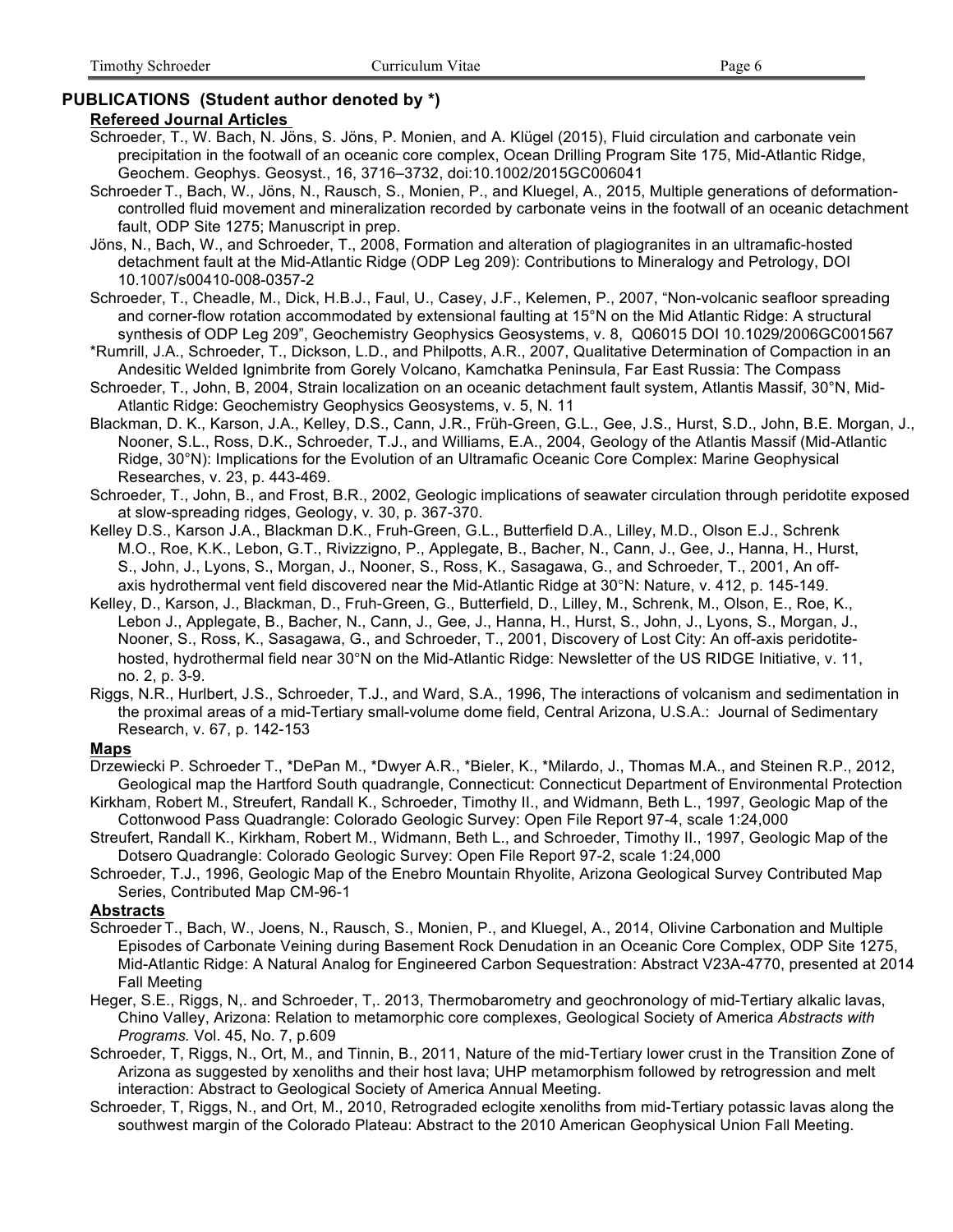Schroeder, T, Riggs, N., Ort, M., and Tinnin, B., 2009, Xenolith evidence for isothermal decompression in the central Arizona lower crust prior to mid-Tertiary detachment faulting, Geological Society of America Abstracts with Programs, Vol. 41, No. 7, p. 136.

Jöns, N., Bach, W., Klein, F., and Schroeder, T., 2009, Mineralogical and chemical records of melt-rock and fluid-rock interaction in abyssal peridotites from the Mid-Atlantic Ridge (ODP Leg 209): Geophysical Research Abstracts, Vol. 11.

Schroeder, T., Jöns, N., Cheadle M., and Bach W., 2008, Non-volcanic seafloor spreading and oceanic core complexes: you can have one without the other: Abstracts with Programs Geological Society of America, v. 40; 6, p. 107

\*DePan M., \*Dwyer A.R., \*Bieler, K., \*Milardo, J., Schroeder T., Drzewiecki P., Thomas M.A., and Steinen R.P., 2008, New geologic mapping in the structurally complex hartford South quadrangle, Connecticut: Abstracts with Programs Geological Society of America, v. 40

Schroeder, T., and Cheadle, M.J., 2007, What is an oceanic core complex?, Abstract to 2007 AGU fall meeting

\*Goyette, J., and Schroeder, T., 2007, Mineralization patterns on the Mesozoic Eastern Border Fault, Hartford Basin, Connecticut and Massachusetts, Abstract to 2007 National GSA meeting

Schroeder, T., Loxsom, F., and Drzwiecki, P.D., 2007, Integrating Climate Change and Energy Issues into Traditional Earth Science Curriculum at Eastern Connecticut State University, Abstract to 2007 National GSA meeting

Loxsom, F., Schroeder, T., and Drzewiecki, P.D., 2007, Interfacing renewable energy studies with the traditional Earth Science curriculum at Eastern Connecticut State University, Abstract to 2007 National GSA meeting

- Schroeder, T., Drzewiecki, P., \*Goyette, J., 2007, Deformation history of the Mesozoic Eastern Border Fault, Hartford Basin, Connecticut and Massachusetts: Abstract to 2007 GSA Northeast Section Meeting
- Drzewiecki, P. A., Gierlowski-Kordesch, E., and Schroeder, T., 2007, Origin of multiple orders of cyclicity in lower Jurassic lacustrine strata of the Hartford rift basin, CT: Abstract to 2007 GSA Northeast Section Meeting
- Schroeder, T., and \*DePan, M., 2006, Relations between faulting mechanisms and fluid types at non-volcanic sections of the Mid-Atlantic Ridge: GSA Abstracts with Programs, Vol. 38, No. 7 p. 17

Schroeder, T., Cheadle, M.J., Dick, H.B.J., and Faul, U, 2006, Fault mechanisms to accommodate shallow lithospheric corner flow and mantle denudation near the 15°20'Fracture Zone, Abstract to the 2006 Ridge Theoretical Institute, Modeling Oceanic Spreading Center Hydrothermal Processes: Magma to Microbe

Schroeder, T.J., Hyatt, J.A., Drzewiecki, P.A.1, Coron, C.R., and Fleming, T.H., 2006, Integration of on-line field and laboratory multimedia learning tools for high school and undergraduate earth science students, GSA Abstracts with Programs Vol. 38, No. 2

\*Berger-Debrodt, D.M., and Schroeder, T., 2006, Deformation Textures and Alteration Mineralogy of Deformed Meta-Peridotite from Ocean Drilling Program Site 1271: GSA Abstracts with Programs, Vol. 38, No. 2, p. 26

Schroeder, T., Cheadle, M.J., Dick, H.B.J., and Faul, U, 2005, Lithospheric "corner flow" via extensional faulting and tectonic rotation at non-volcanic, slow-spreading ridges: Eos Trans. AGU, 86(52), Fall Meet. Suppl., Abstract T41D-1329

Hyatt, J.A., Coron, C.R., Schroeder, T.J., Fleming, T., and Drzewiecki, P.A., 2005, Improving Geoscience Outreach Through Multimedia Enhanced Web Sites - An Example From Connecticut: Eos Trans. AGU, 86(52), Fall Meet. Suppl., Abstract ED31C-1228

Drzewiecki, P.A., Schroeder, T.J., McGrath, J.E., and Champion, K.M., 2005, Sedimentological and Structural Interpretation of the Geometry and Timing of the Eastern Border Fault System (Connecticut and Massachusetts): New Methods to Examine Old Problems, abstract to 2005 Geological Society of America national meeting

Grimes, C.B., John, B.E., Swapp, S., Schwartz, J., Mazdab, F., Schroeder, T., Wooden, J., 2005, U-Pb dating of hydrothermal zircon: Fracturing and fluid flow in mantle peridotite at the MAR, Geochimica et Cosmochimica Acta. v. 69, no. 10, Supp. 1, p A294.

Hyatt, J., Drzewiecki, P.A., Schroeder, T. J., Coron, C.R., and Fleming, T., 2005, Developing on-line and CD learning tools to assist new K-12 earth science teachers: GSA Abstracts with Programs Vol. 37, No. 1

\*Rumrill, J.A., Schroeder, T., Dickson, L.D., and Philpotts, A.R., 2005, Determination of compaction during welding of andesitic ignimbrite, Gorley Volcano, Kamchatka Peninsula, Far East Russia: GSA Abstracts with Programs Vol. 37, No. 1

\*McGrath, J.E., Drzewiecki, P.A., Schroeder, T.J., and \*Champion, K.M., 2005, Relationship between fault geometry and coarse sedimentary facies along the Jurassic Eastern Border Fault, Connecticut and Massachusetts: GSA Abstracts with Programs Vol. 37, No. 1

Schroeder, T., Cheadle, M., Dick, H.J., Faul, U., and Casey, J.F., 2004, Extensional Faulting at 15° North on the Mid-Atlantic Ridge, ODP Leg 209, AGU Fall Meeting Abstracts, V23B-0627

Hyatt, J. A, Drzewiecki, P. A., Schroeder, T. J., Coron, C. R., and Fleming T., 2004, Improving access to and integration of laboratory and field-based learning in Earth Science using streaming video technology: Annual National Meeting of the Geological Society of America, Denver, CO.

Schroeder, T., and John, B., 2004, Strain localization on an oceanic detachment fault system, Atlantis Massif, 30°N, Mid-Atlantic Ridge: Abstract to Goldschmidt Symposium, Copenhagen, June 2004